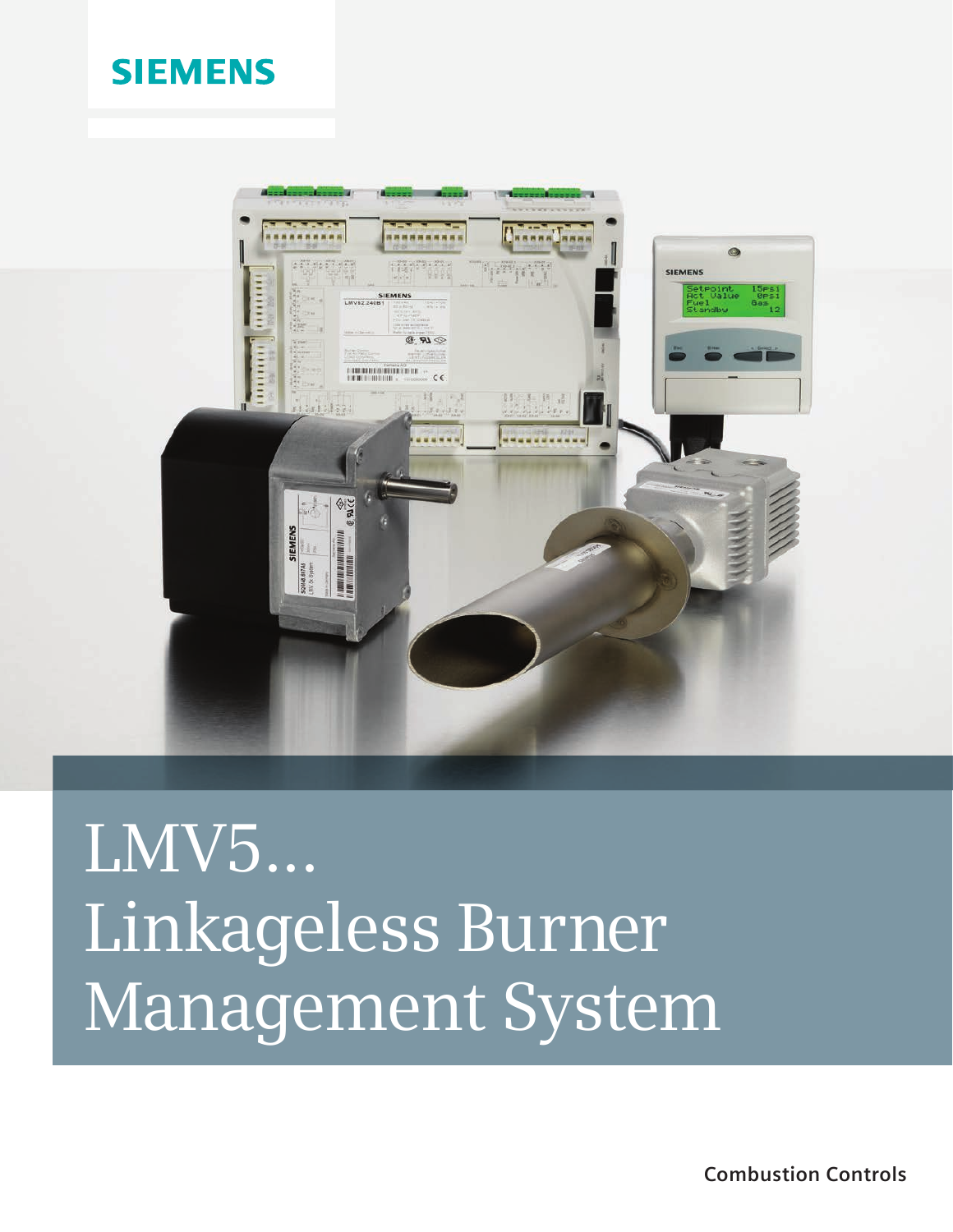

*World-class products, support and performance*

With the LMV5…Linkageless Burner Management System, Siemens delivers a fully integrated system that is not only easy to install and commission, but also provides improved burner performance and efficiency, while ensuring accuracy and safe operation.



### **Key features and benefits include:**

- Integrated linkageless control, burner flame safeguard and modulation PID control
- Single and dual-fuel applications
- Controls up to six independent actuators for optimal efficiency in low NOx burner applications
- Integrated PID Temperature/Pressure Controller with auto tune for extremely accurate process control
- VFD control with actual motor RPM speed sensor provides reliable, efficient and safe control of the combustion air blower
- Integrated gas valve proving system checks for leaks on every burner cycle for increased safety
- Up to 15 programmable points for each fuel-air ratio curve providing greater flexibility and tighter control
- 900 highly repeatable actuator positions for precise control
- Digital positioning feedback from actuators ensure unmatched repeatability
- Independent ignition position provides reliable light off
- Annunciation of over 500 fault conditions permits quick, accurate troubleshooting
- World-wide approvals and technical support
- Optional O2 Trim for Standard (LMV52.2) and Ultra-Low NOx (LMV52.4) burner applications
- Optional Flue Gas Recirculation Hold based on Stack Temperature/Time for reliable light off and burner operation
- Adjustable Flame Failure Response Time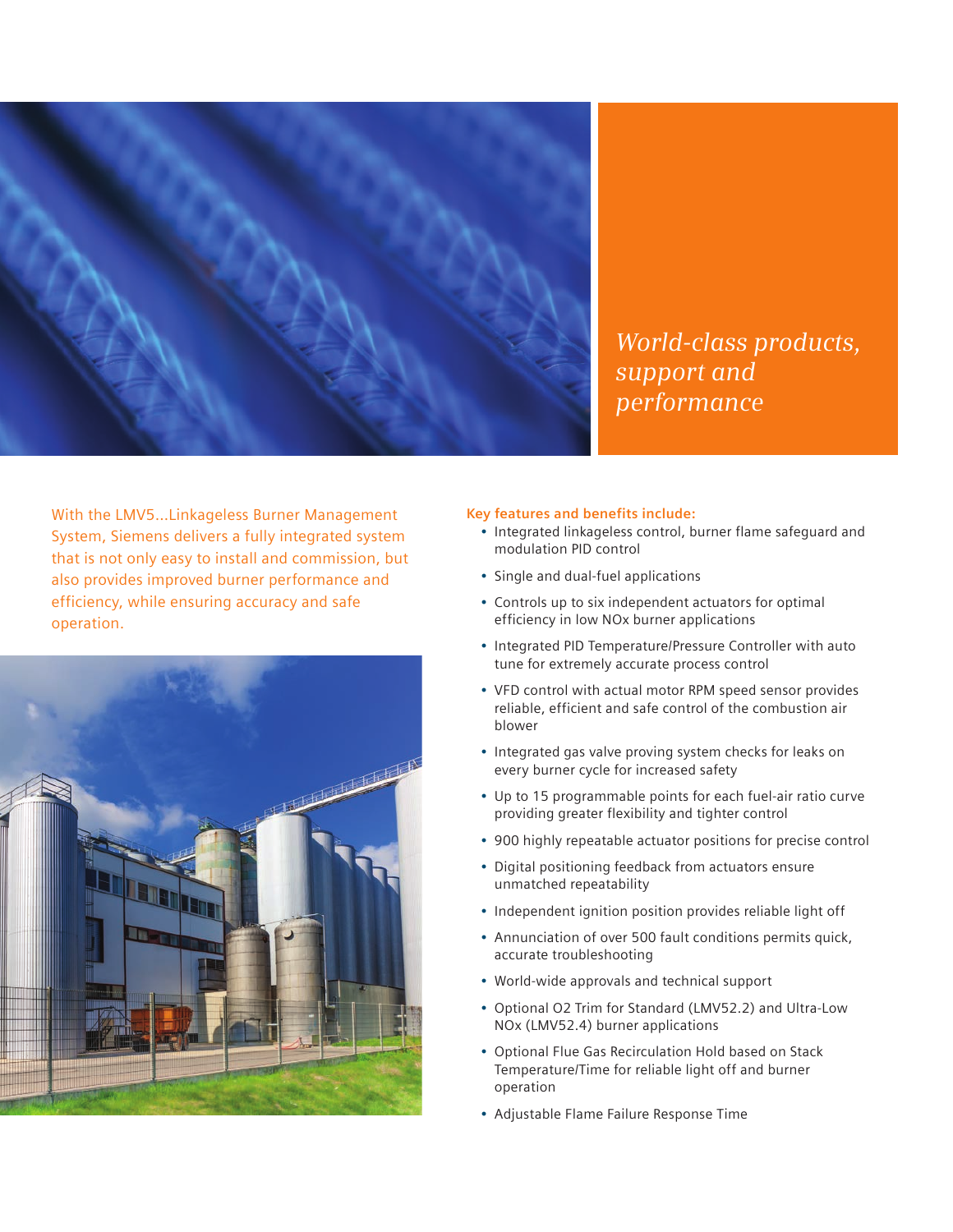# **Fully integrated, easy-to-use HMI**

Programming and commissioning of the LMV5 takes minutes, not days. Simply log in, select the programming option and define the specific parameters. It is that easy.

- User-friendly, menu system for fast programming and commissioning
- Quickly access and monitor the system at all times
- Real text annunciation of fault conditions for fast troubleshooting
- Multi-level password protection for added security
- Real-time ModBus communication

# **SIEMENS**

## **Accuracy is the key to control**

Driven by a digital Can-Bus signal, the movement of the SQM4 actuator is accurate to 1/10th of one degree. A digital feedback signal ensures the correct position is maintained throughout the modulating range.

Accurate control ensures that the burner will always perform with repeatability and accuracy as well as within the recommended safety parameters.

# **Additional options for saving energy**

Variable Frequency Drive, Touchscreen and PC Commissioning Tool meet specific control needs, improve process control and reduce energy costs.